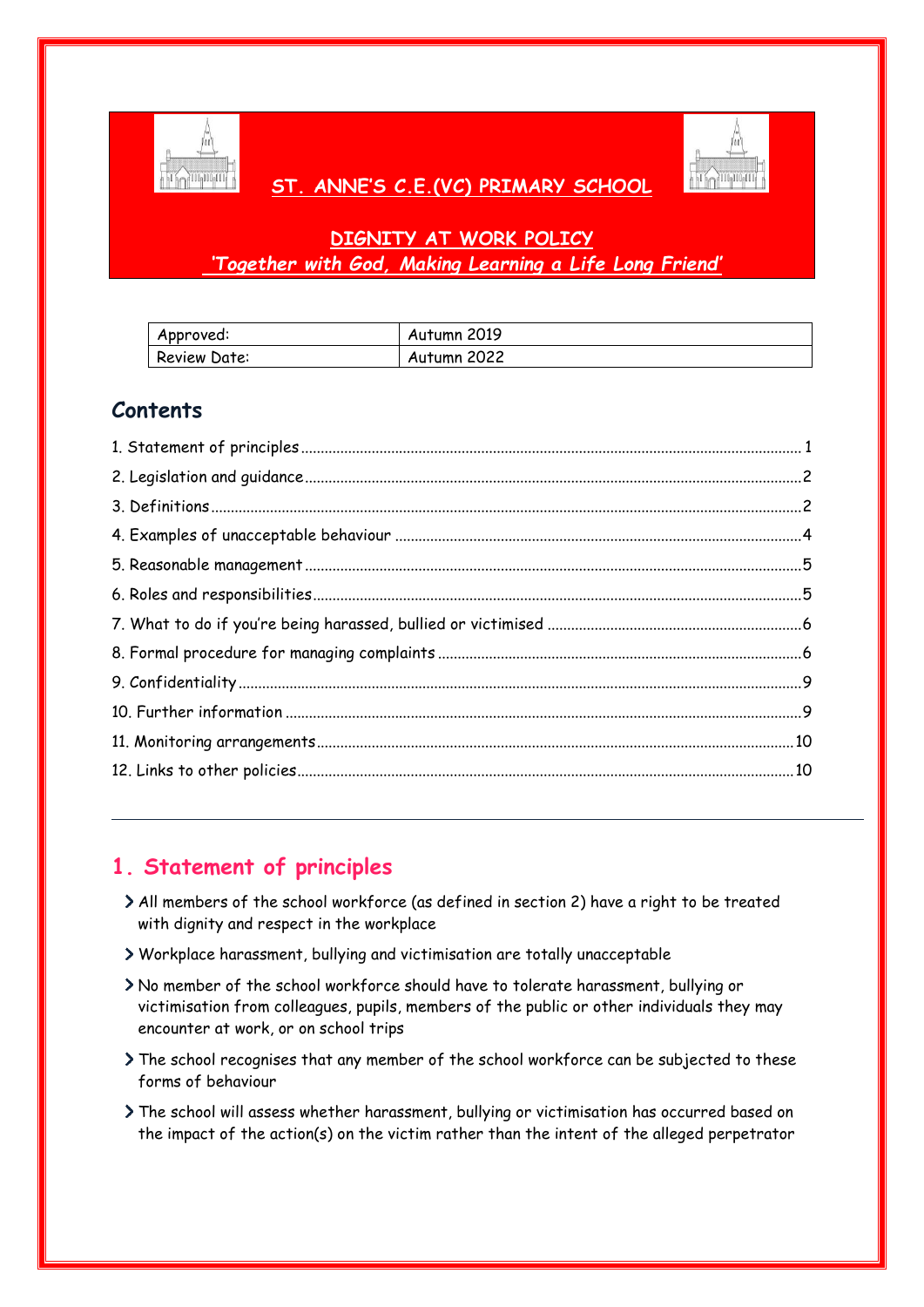The school will not base decisions about handling harassment, bullying or victimisation on whether someone submitted to or rejected a particular instance of harassment, bullying or victimisation

The school strives for a workplace that's free of harassment, bullying and victimisation through:

- Raising awareness of the issues of harassment, bullying and victimisation, and refusing to tolerate these behaviours
- Supporting any member of the school workforce who is harassed, bullied or victimised
- Dealing with any issues through agreed processes when they are raised
- Ensuring that senior leaders demonstrate and uphold high standards of conduct

### <span id="page-1-0"></span>**2. Legislation and guidance**

This policy is based on the Acas guidance ['Bullying and harassment at work: a guide for managers](http://www.acas.org.uk/index.aspx?articleid=1864)  [and employers'](http://www.acas.org.uk/index.aspx?articleid=1864) (2014).

This policy follows the principles of the:

- [Equality Act 2010](https://www.legislation.gov.uk/ukpga/2010/15/contents)
- [Protection from Harassment Act 1997](https://www.legislation.gov.uk/ukpga/1997/40/contents) (which makes provision for protecting individuals from harassment and similar conduct)
- [Employment Rights Act 1996](https://www.legislation.gov.uk/ukpga/1996/18/contents) (which is particularly relevant if the school is considering a dismissal)
- [Employment Relations Act 1999](http://www.legislation.gov.uk/ukpga/1999/26/contents) (where a dispute progresses to an employment tribunal)

Where it becomes necessary to bar an individual from school premises, we will refer to the Department for Education's [guidance on controlling access to school premises.](https://www.gov.uk/government/publications/controlling-access-to-school-premises)

This policy is designed to protect all current and former members of the school workforce.

For the purposes of this policy, the term 'school workforce' includes:

- Agency workers
- Consultants
- Casual workers
- > Tnterns
- Apprentices
- Volunteers, including governors
- > Job seekers and job applicants

This policy does not form part of any employee's contract of employment and we may amend it at any time.

### <span id="page-1-1"></span>**3. Definitions**

All forms of harassment, bullying or victimisation may consist of either a single act or a continuous pattern of behaviour. The individual making the complaint usually defines what they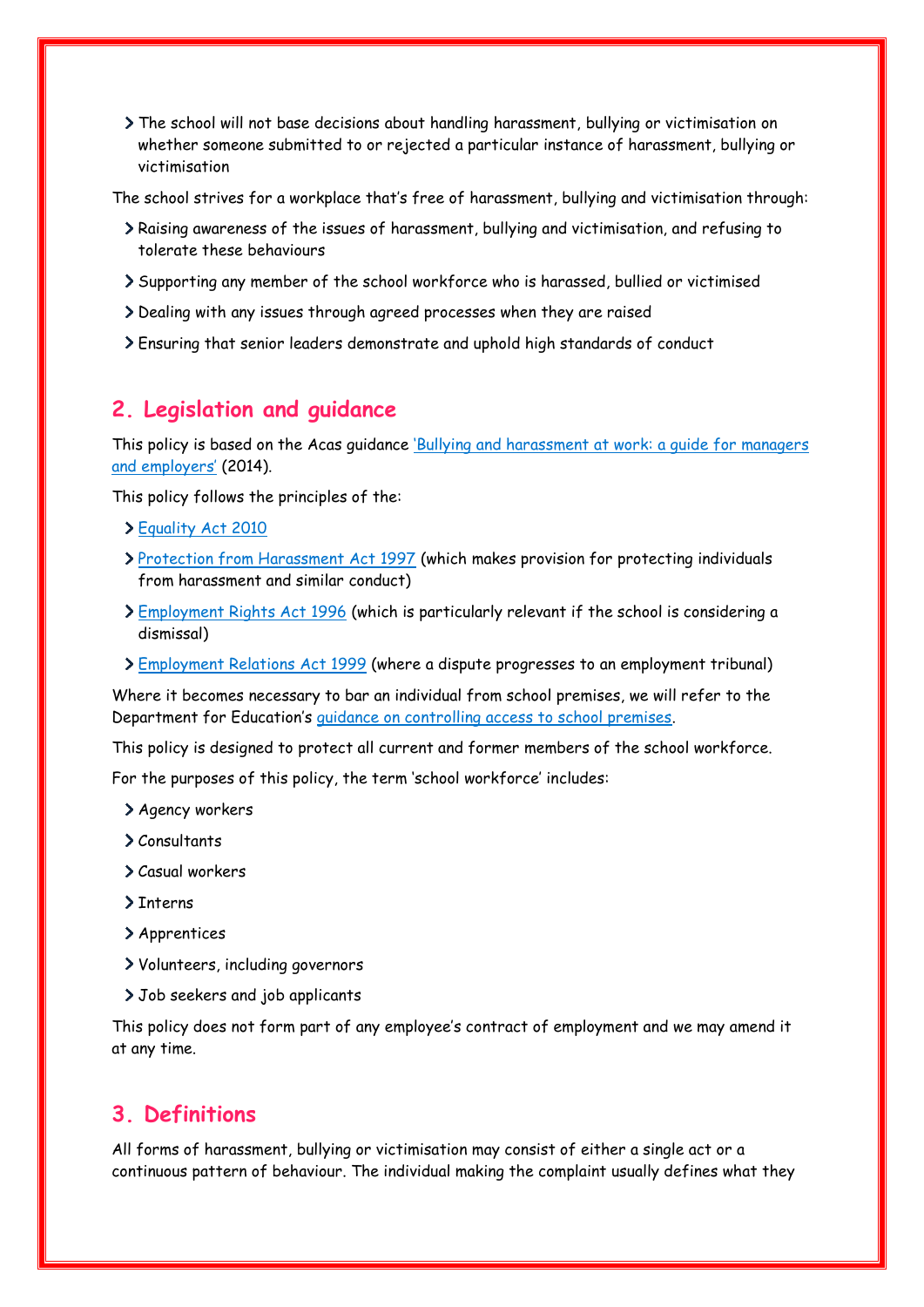mean by harassment, bullying or victimisation in a given context, where something has happened to them that is unwelcome, unwarranted and causes a detrimental effect.

If a member of the school workforce reports that they are being bullied, harassed or victimised, then they have a complaint which must be dealt with, regardless of whether or not it accords with a standard definition.

### **3.1 Harassment**

Harassment, as defined in the Equality Act 2010, is:

Unwanted conduct related to a relevant protected characteristic, which has the purpose or effect of violating an individual's dignity or creating an intimidating, hostile, degrading, humiliating or offensive environment for that individual.

The unwanted conduct may be physical, verbal or non-verbal. A single incident can amount to harassment.

The relevant protected characteristics defined in the Equality Act 2010 are:

> Age

> Disability

Gender reassignment

> Race

> Religion or belief

> Sex

Sexual orientation

The individual making the complaint does not need to be the intended target or possess the relevant characteristic themselves.

An individual may find the behaviour offensive even if it is not directed at them, or they may be:

Associated with a person who has a protected characteristic

Wrongly perceived to have a protected characteristic

Treated as if as if they have a protected characteristic

Harassment may also involve unwanted conduct of a sexual nature which has the same purpose or effect on the individual as described at the beginning of this section (3.1).

Harassment may also occur where there is unwanted conduct of a sexual nature or that relates to gender reassignment or sex, this conduct has the same purpose or effect described at the beginning of this section (3.1) and the individual is treated less favourably because they rejected or submitted to it.

Harassment is unacceptable, and may still be considered and addressed under this policy even if it does not fall within any of the defined categories above.

### **3.2 Bullying**

Bullying in the workplace may be characterised as: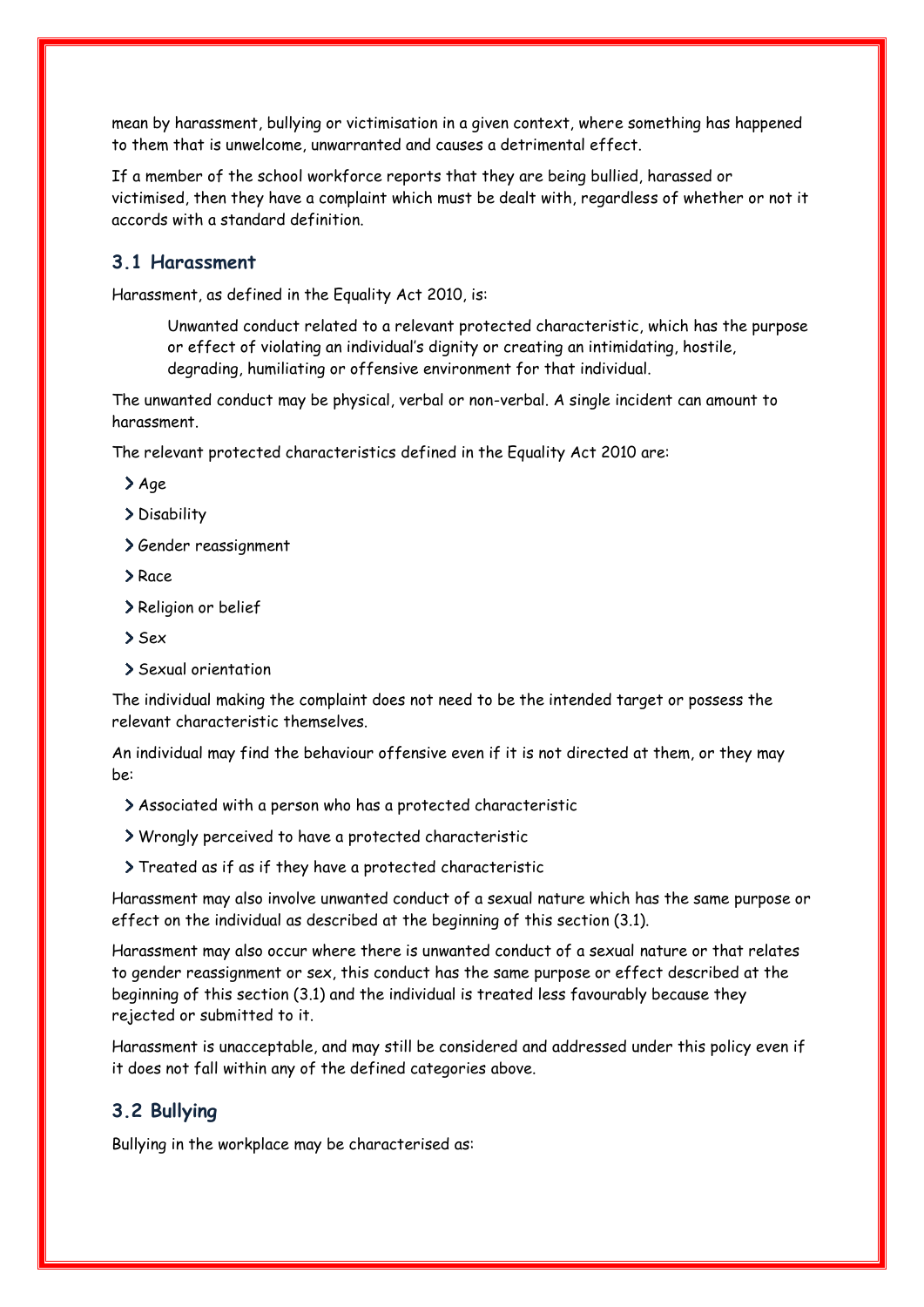Offensive, intimidating, malicious or insulting behaviour involving an abuse or misuse of power through means that undermine, humiliate, denigrate or injure the recipient.

Bullying can take the form of physical, verbal and non-verbal conduct.

The words 'bullying' and 'harassment' are often used interchangeably in the workplace. The impact on the individual can be the same as harassment.

#### **3.3 Victimisation**

Victimisation is defined in the Equality Act 2010 as:

Subjecting an individual to a detriment because he/she does a protected act, or it is believed he/she has done or may do a protected act.

A 'protected act' is:

- Bringing proceedings under the Equality Act 2010
- Giving evidence or information in connection with proceedings under the Act
- Doing any other thing for the purposes of or in connection with the Act
- Making an allegation that someone has breached the Act

### <span id="page-3-0"></span>**4. Examples of unacceptable behaviour**

Unacceptable behaviour in this school may include:

- > Insulting someone verbally or through offensive behaviour
- Physical or psychological threats
- Spreading malicious rumours
- Sharing information about an individual with others who do not need to know
- > Ridiculing or demeaning someone
- Picking on someone or setting them up to fail
- > Exclusion
- Misuse of power, such as overbearing supervision or deliberately undermining a competent worker
- Unwelcome sexual advances, such as touching, standing too close, displaying offensive materials, asking for sexual favours, making decisions on the basis of sexual advances being accepted or rejected
- Making unfounded threats or comments about job security
- Preventing an individual from progressing by intentionally blocking promotion or training opportunities

This list is not intended to be exhaustive.

Harassment, bullying or victimisation may occur:

- Face to face
- > Through written communications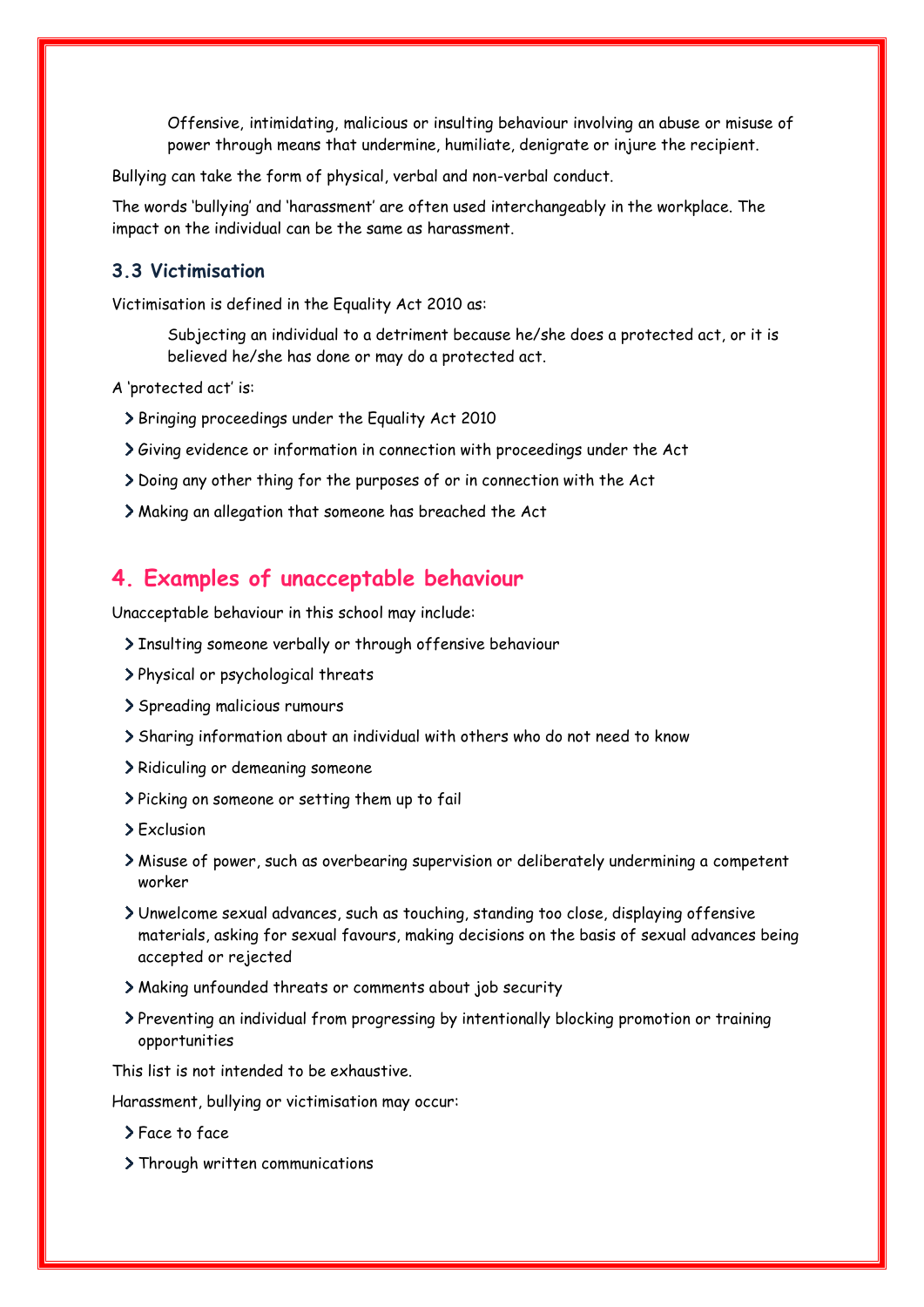- Using visual images (for example, pictures of a sexual nature or embarrassing photographs of colleagues)
- Via email
- Via phone
- Via automatic supervision methods, such as computer recording of downtime from work, or recording of telephone conversations, if these are not universally applied to all workers in similar roles

This list is not intended to be exhaustive.

### <span id="page-4-0"></span>**5. Reasonable management**

The school differentiates between reasonable management, which is firm and fair, and behaviours associated with harassment, bullying or victimisation.

Legitimate, justifiable, appropriately conducted monitoring of a member of the school workforce's behaviour or job performance does not therefore constitute bullying, harassment or victimisation.

### <span id="page-4-1"></span>**6. Roles and responsibilities**

#### **6.1 The governing board**

The governing board:

- Ensures complaints and allegations are handled according to agreed procedures
- Holds the headteacher to account for the implementation of this policy
- Ensures that this policy is periodically reviewed and kept up to date
- Deals with complaints raised by or about the headteacher

#### **6.2 The headteacher**

The headteacher:

- Works to ensure that the working environment is free from harassment, bullying and victimisation
- Works to check that complaints and allegations are handled according to agreed procedures

### **6.3 All members of the school workforce**

All members of the school workforce:

- > Treat colleagues with dignity and respect
- Contribute to maintaining an environment free from harassment, bullying and victimisation
- Support colleagues who experience unacceptable behaviour and who are considering making a complaint, or have made a complaint
- Report any occurrence of unacceptable behaviour and offer supporting evidence in any investigation where appropriate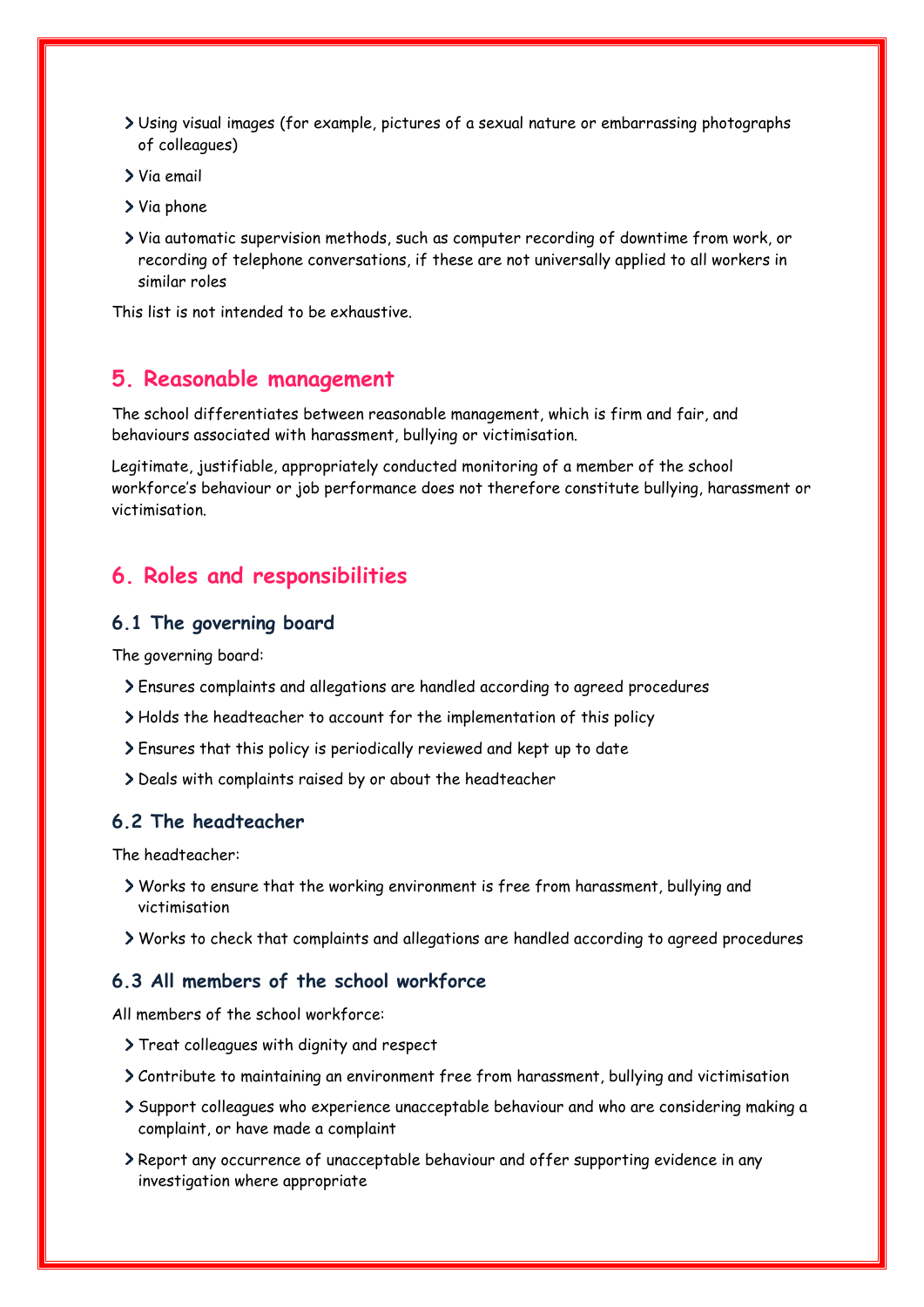#### **6.4 Line managers**

Line managers, and those fulfilling this role when a complaint is about the line manager:

Will listen to and take seriously any member of the school workforce who comes to them with a concern or complaint regarding harassment, bullying or victimisation

## <span id="page-5-0"></span>**7. What to do if you're being harassed, bullied or victimised**

If you are being harassed, bullied or victimised by an employee (as defined in 8.1, below), stakeholder (as defined in 8.2, below) or pupil, speak to your line manager within the school. They can provide confidential advice and assistance in resolving the issue.

If your line manager is the subject of your complaint, speak to the Chair of Governors- Mrs Rachel Orbell.

In the case of members of the governing board, 'line manager' in this policy means the chair of the governing board. If the chair is the subject of your complaint, speak to the headteacher.

For job applicants, job seekers and former members of the school workforce, 'line manager' in this policy means Mr Edward Hobson- Headteacher

Consider whether you feel able to raise the issue informally with the person responsible. Your Headteacher, if your complaint is about your line manager or chair of the governing board) can support you with this.

If you do raise the issue with the individual, you should explain clearly that their behaviour is not welcome or makes you uncomfortable. It may be that they are not aware of the effect of their actions.

Raising the matter informally will involve a discussion of the events, with the intention of reaching an agreement that the behaviour will cease with immediate effect.

If you feel uncomfortable raising the matter with the individual informally, or you have tried to do so without a successful resolution, the school will decide whether your complaint should be dealt with formally under this policy or under the school's grievance procedures. It is for the school to determine the appropriate procedure, based on the facts of the case.

If the complaint is dealt with under this dignity at work policy, the school will follow the procedure set out below.

If the complaint is dealt with under the school's grievance procedures, you should refer to those.

## <span id="page-5-1"></span>**8. Formal procedure for managing complaints**

How complaints will be dealt with will depend, in part, on whether the alleged perpetrator is an employee, a stakeholder or a pupil. Each option, and who it relates to, is set out below.

For all allegations of members of the school workforce being harassed, bullied or victimised, consideration will be given to involving other agencies as necessary.

Where a complaint has been raised and is being investigated under this procedure, the school will consider requests from the complainant to change their working arrangements, duties or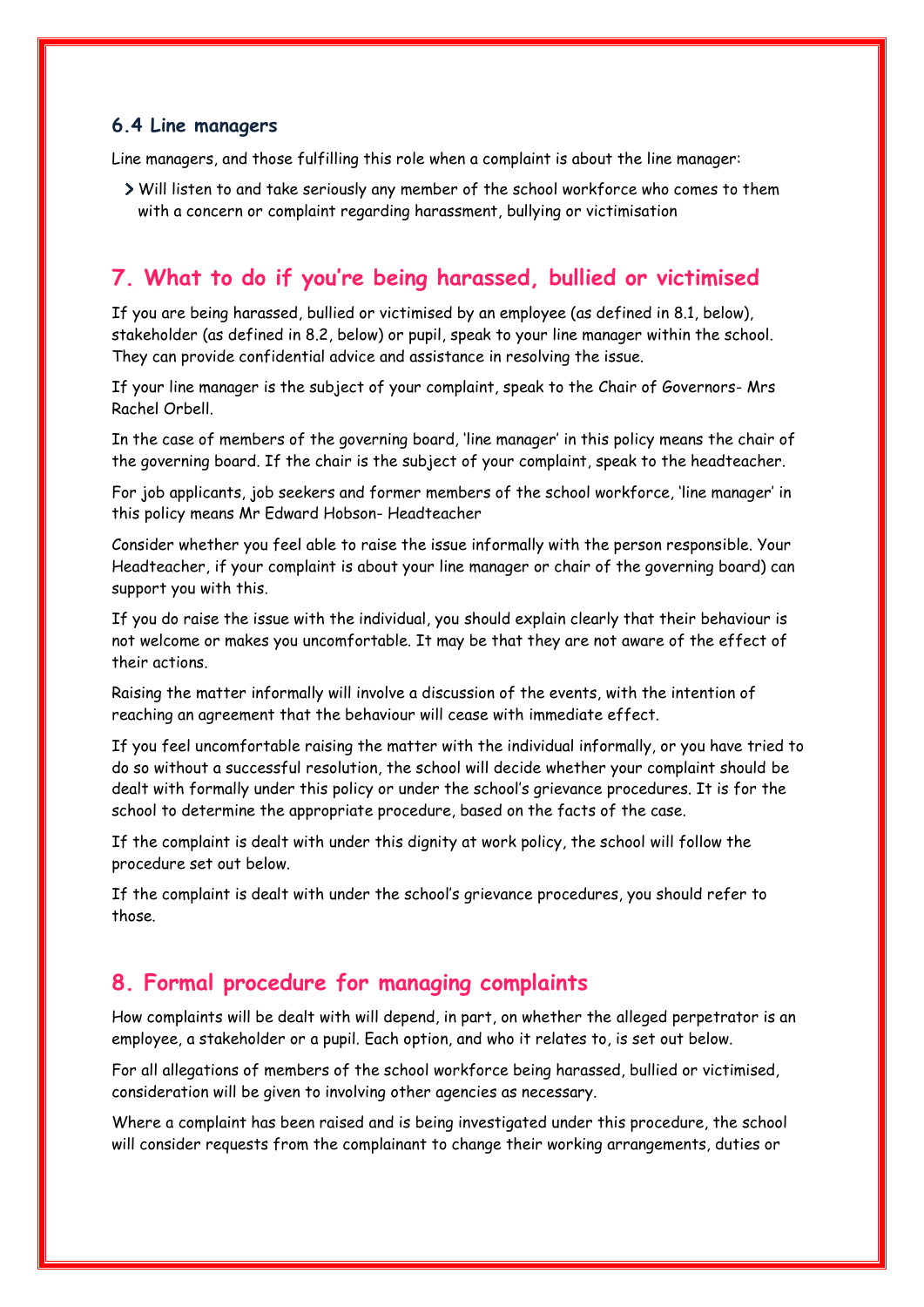hours in order to avoid or minimise contact with the alleged perpetrator until a successful resolution and an agreed outcome are reached.

### **8.1 Alleged harassment, bullying or victimisation by employees**

The school will use this process if the complaint relates to someone employed directly by the school, or where the school has the power to take professional or disciplinary action.

#### **8.1.1 Submitting a formal complaint**

Where the decision has been reached for the complaint to be dealt with under this dignity at work policy, the complainant should submit their complaint in writing to their line manager. If the complaint relates to their line manager, it should be sent to the Chair of Governors.

The written complaint should set out the nature of the complaint with reference to specific incidents where possible, including times, dates and witnesses. It is important that it contains sufficient detail to enable the nature of the complaint to be determined.

#### **8.1.2 Formal investigation**

Once a written complaint is received, an investigating officer will be appointed to carry out an investigation into the complaint. This will be an independent individual with no prior knowledge of the complaint.

Both the complainant and the subject of the complaint should be advised that a formal complaint has been made and that an investigation will take place.

An interview will usually be arranged with the complainant within one week of receipt of the complaint. The subject of the complaint will then be interviewed, and will be allowed the opportunity to respond to the complaint. There is no entitlement for the subject of the complaint to see the written complaint, but they should be provided with information as to the nature of it.

Both the complainant and the subject of the complaint may be accompanied at any stage of the formal procedure by either a colleague, a trade union official, a trade union representative who has been certified by their union as competent to accompany a worker, or a friend.

If any other witnesses are deemed pertinent to the investigation, the investigating officer will arrange to speak with them and will review relevant information and documentation.

The investigating officer will consider all information and evidence gathered over the course of their investigation and will produce a written report detailing their findings and recommendations about action to be taken upon the conclusion of the investigation.

### **8.1.3 Action following the investigation**

If the investigating officer upholds the complaint against the employee, possible outcomes may be:

> Disciplinary action

- Mediation
- Mandatory training

If the investigating officer does not uphold the complaint, possible outcomes may be:

> No action

> Mediation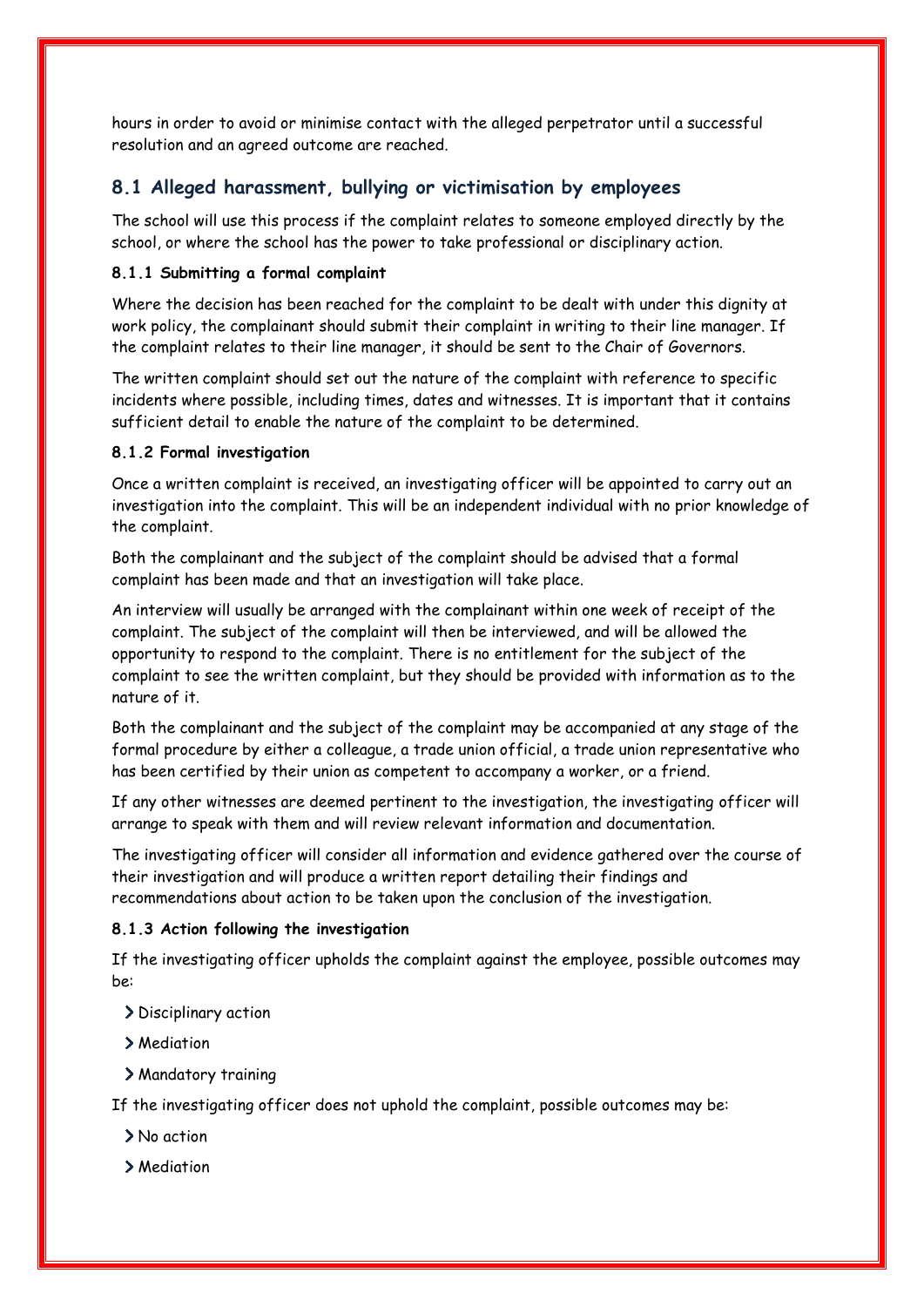These lists are not intended to be exhaustive.

### **8.2 Alleged harassment, bullying or victimisation by stakeholders**

The school will use this process if the complaint relates to someone not employed directly by the school, or when the school doesn't have the power to take any professional or disciplinary action against the person in question.

Where the decision has been reached for the complaint to be dealt with under this dignity at work policy, the matter will be handled in line with the above outlined formal procedure – namely the requirement for a formal written complaint to be submitted and a formal investigation to commence. It may be appropriate to allow the stakeholder to be accompanied as part of any investigation interview.

If the allegation is found to be justified, the response from the school will depend on the relationship of the perpetrator to the school and the nature and severity of the incident.

The school will take proportionate action in consultation with the individual who made the complaint. This may involve:

- > Mediation
- Putting up signs setting out acceptable and unacceptable behaviour
- > A verbal warning
- > A written warning

This list is not intended to be exhaustive.

If the action taken is not effective in preventing issues, or for very severe cases, the school will consider further action. This may involve a meeting to discuss a ban from the school site. If the perpetrator is a contractor, this may involve a meeting to discuss the termination of the contract between them and the school.

In the case of a ban, the individual will be informed in writing that they are banned from the premises, subject to review. At this stage, other agencies such as the local authority may be involved. Where appropriate, the school will have regard to the Department for Education's guidance on controlling access to school premises (see section 2 of this policy).

If the individual is a parent of a pupil at the school, where appropriate, the arrangements for pupils being delivered to and collected from the school will be clarified.

### **8.3 Alleged harassment, bullying or victimisation by pupils**

Where the decision has been reached for the complaint to be dealt with under this dignity at work policy, the matter will be handled in line with the above outlined formal procedure – namely the requirement for a formal written complaint to be submitted and a formal investigation to commence. It may be appropriate to allow the pupil to be accompanied by an appropriate adult as part of any investigation interview.

If the allegation is found to be justified, the school will then refer to the behaviour policy, and may issue a disciplinary sanction against the pupil in accordance with that policy (up to and including permanent exclusion where appropriate), with reference to the safeguarding policy if appropriate to the pupil's circumstances.

Where the pupil remains at the school, the school will also take responsibility for educating the pupil about appropriate behaviour and will liaise with the individual who raised the allegation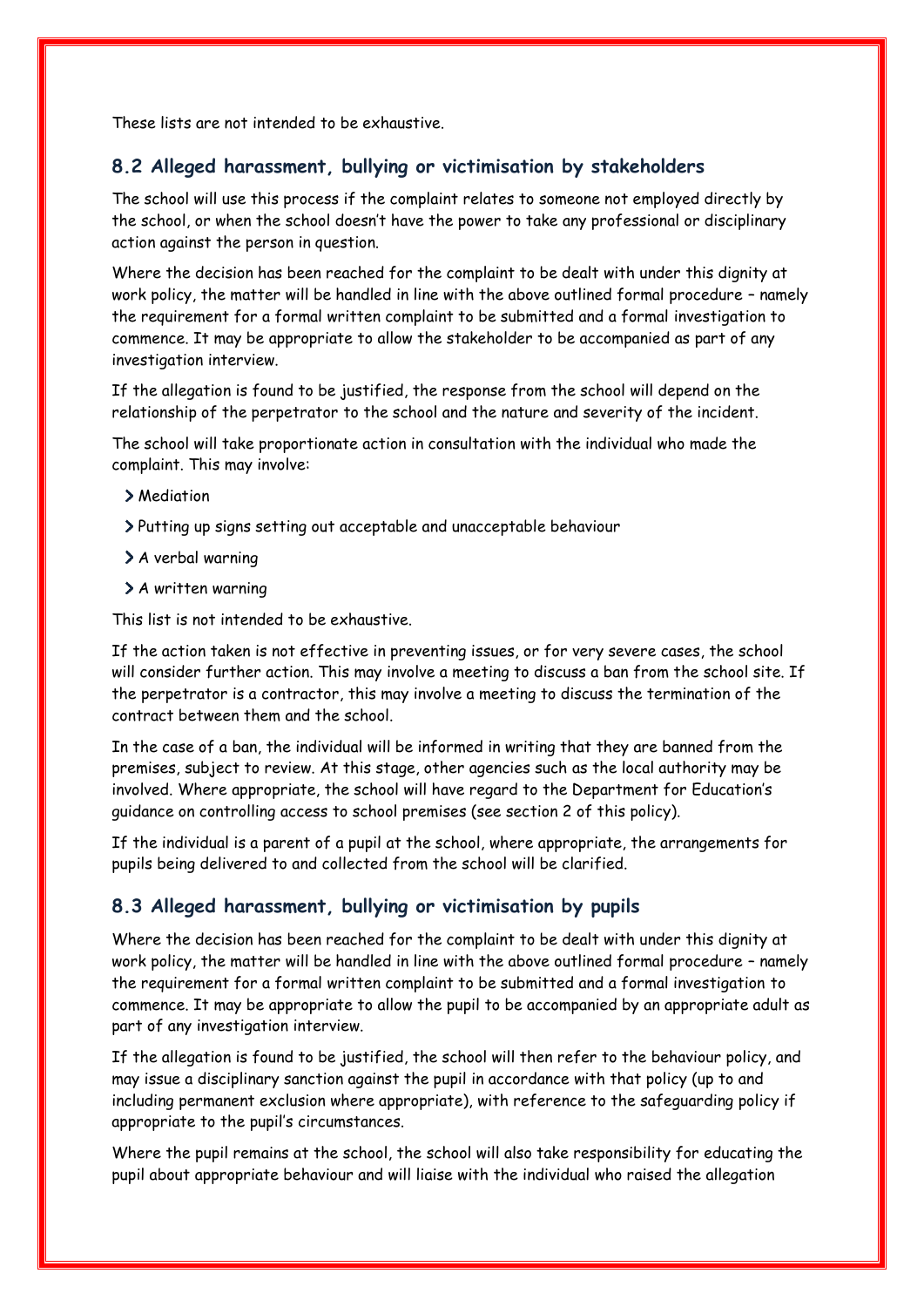about alternative working arrangements (temporary or permanent) if they teach, or otherwise have regular interaction with, the pupil.

#### **8.4 Continued working relationships**

If it is decided that there is no case to answer, support will be provided for both parties and consideration given to managing their ongoing working relationship.

We will also consider whether there is evidence that the complaint has been malicious. If there is evidence to suggest that the complaint was malicious, this will be investigated and dealt with under our disciplinary procedures. Where the individual isn't covered by our disciplinary procedures, the school will consider other reasonable action, and involve other agencies where appropriate.

Whatever the outcome, we will consider how to support the individuals involved to maintain an ongoing working relationship.

#### **8.5 Appeals**

If the complainant is not satisfied, they should write to the Chair of Governors- Mrs Rachel Orbell within 10 working days of being informed of the outcome of the procedure.

An appeal hearing will then be arranged within a reasonable period of time, and will be dealt with by an appropriate level of senior management with no prior involvement with the complaint and/or investigations. A governing body appeals committee will be created.

The complainant may be accompanied at the hearing by either a colleague, a trade union official, a trade union representative who has been certified by their union as competent to accompany a worker, or a friend.

The appeal outcome will be confirmed in writing within 5 working days of the hearing.

An outcome may dismiss the appeal and confirm the original decision or may uphold the appeal and overturn the original decision.

### <span id="page-8-0"></span>**9. Confidentiality**

The school will respect confidentiality for both the person making the allegation and the subject of it. Details of the investigation and the names of the victim and alleged perpetrator will only be disclosed when necessary (for example, when it is necessary to give details to properly investigate the matters raised).

Information about a complaint by or about an employee may be placed on the employee's personnel file, along with a record of the outcome and of any notes or other documents compiled during the process.

A complaint about a pupil may be stored on their educational record.

Information will be processed in line with data protection law. It will be kept securely, only for as long as necessary and in line with data protection law, our privacy notices and record retention schedule.

## <span id="page-8-1"></span>**10. Further information**